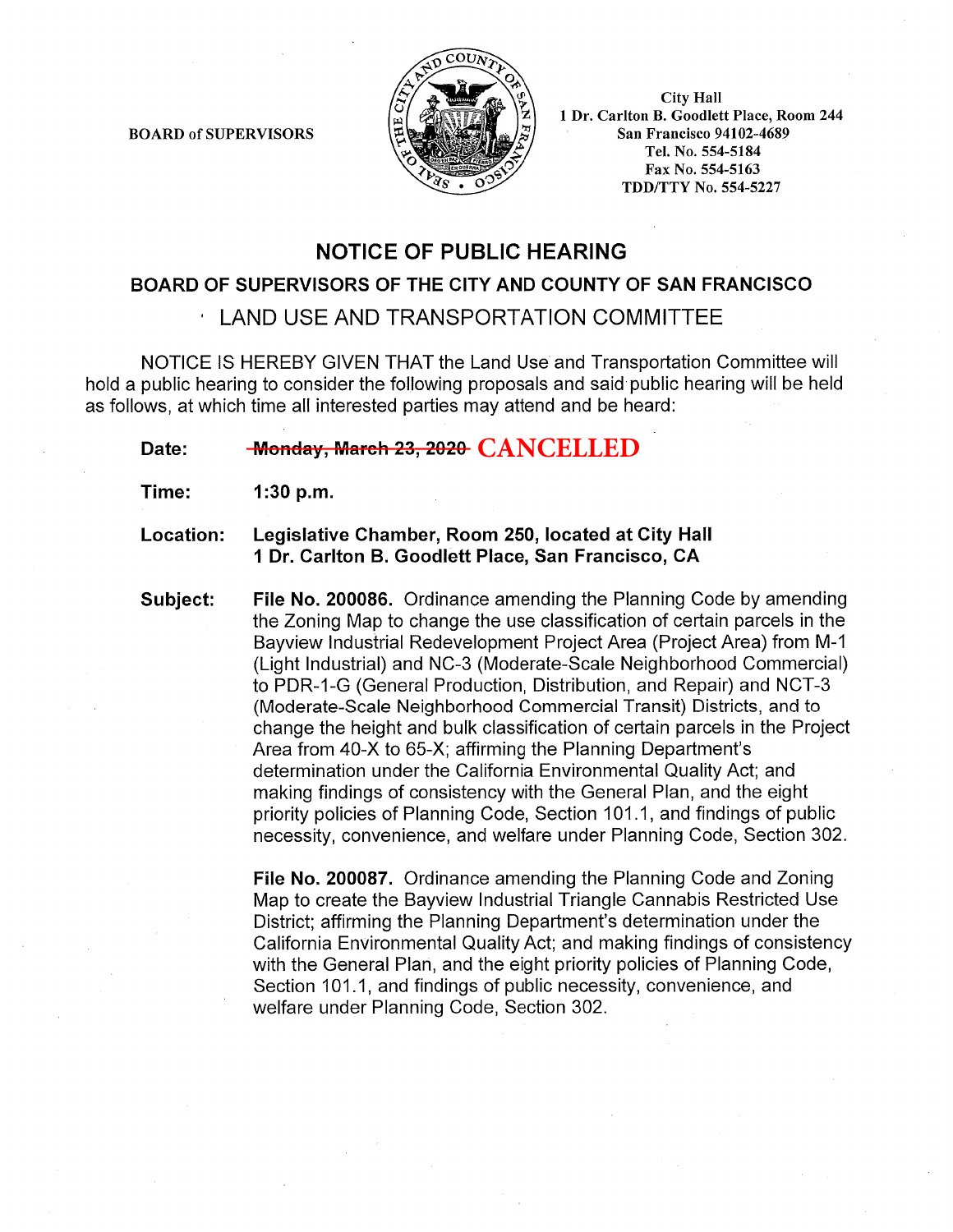Land Use and Transportation Committee File Nos. 200086 and 200087 Page 2

In accordance with Administrative Code, Section 67.7-1, persons who are unable to attend the hearing on these matters may submit written comments to the City prior to the time the hearing begins. These comments will be made part of the official public record in these matters, and shall be brought to the attention of the members of the Committee. Written comments should be addressed to Angela Calvillo, Clerk of the Board, City Hall, 1 Dr. Carlton B. Goodlett Place, Room 244, San Francisco, CA 94102. Information relating to these matters can be found in the Legislative Research Center at sfgov.legistar.com/legislation. Meeting agenda information relating to these matters will be available for public review on Friday, March 20, 2020.

**CLOVIAL**<br>Angela Calvillo, Clerk of the Board

DATED/PUBLISHED/POSTED: March 13, 2020